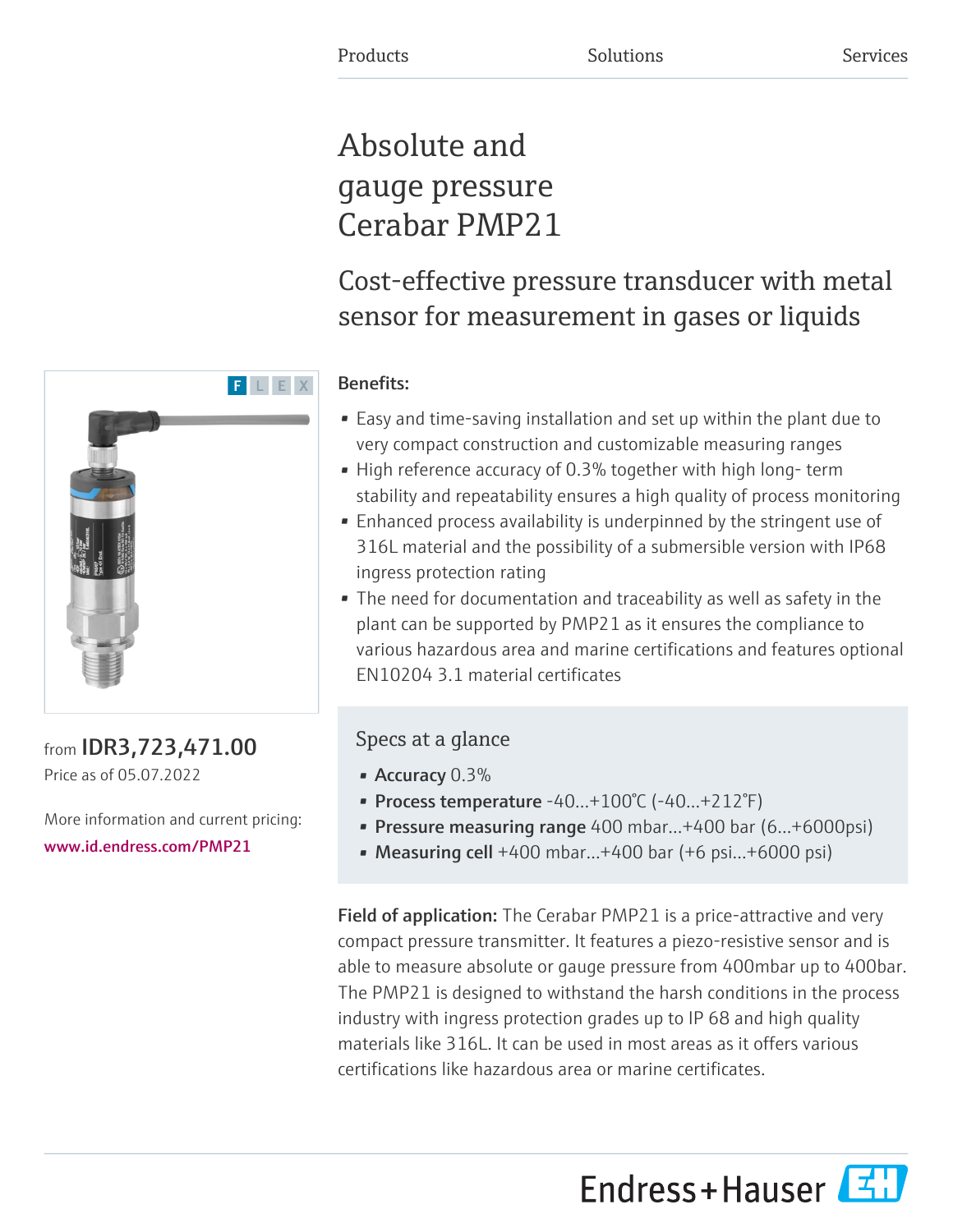# Features and specifications

Continuous / Liquids Measuring principle

Absolute and gauge pressure

Characteristic / Application Cost-effective pressure transducer, piezoresistive sensor with metallic measuring diaphragm

# Supply / Communication

10…30 VDC

# **Accuracy**

0.3%

## Long term stability

0.2% of URL/year

### Ambient temperature

-40…+85°C  $(-40...+185°F)$ 

### Process temperature

-40…+100°C (-40…+212°F)

### Process pressure absolute / max. overpressure limit

600 bar (9000 psi)

### Pressure measuring range

400 mbar…+400 bar (6...+6000psi)

### Process connection

Thread: G1/4, G1/2, MNPT1/4, MNPT1/2, DIN13, JIS R1/2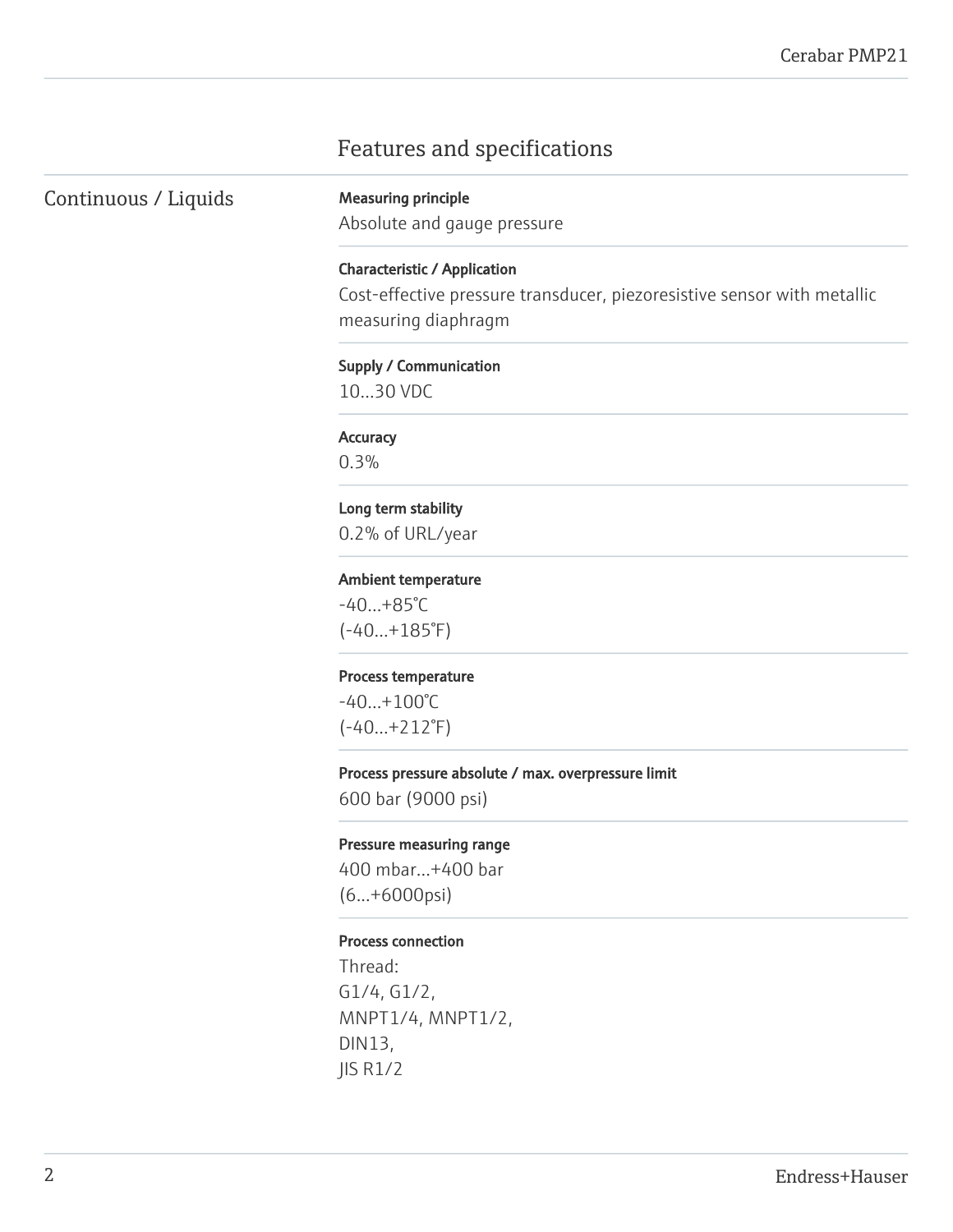# Continuous / Liquids

Communication 4...20 mA

Certificates / Approvals ATEX, FM, CSA, IEC Ex, NEPSI, EAC

Design approvals EN 10204-3.1 Final inspection report Cleaned from oil and grease

Marine approval DNV/ GL/ ABS/ LR/ RINA

Pressure Measuring principle Absolute and gauge pressure

> Characteristic Cost-effective pressure transducer, piezoresistive sensor with metallic measuring diaphragm

Supply voltage 10…30 VDC

# Reference Accuracy

0.3 %

Long term stability 0.2 % of URL/year

# Process temperature

-40 °C…+100 °C (-40 °F…+212 °F)

### Ambient temperature

-40 °C…+85 °C (-40 °F…+185 °F)